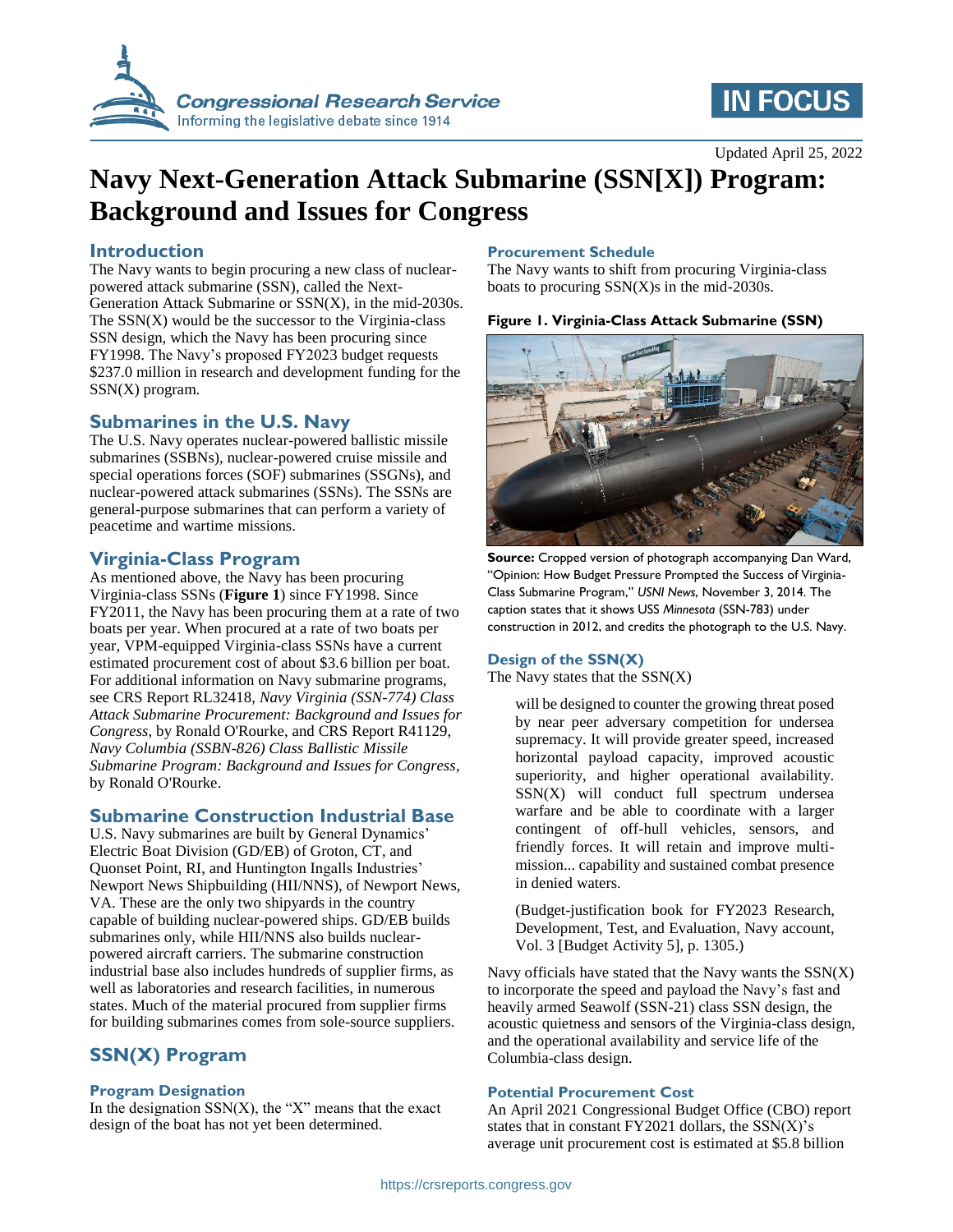by the Navy and \$6.2 billion by CBO—figures that are substantially higher than the \$3.6 billion unit procurement cost of a VPM-equipped Virginia-class SSN.

#### **Issues for Congress**

Issues for Congress include the following:

- whether the Navy has accurately identified the  $SSN(X)$ 's required capabilities and accurately analyzed the impact that various required capabilities can have on the  $SSN(X)$ 's cost;
- $\bullet$  the potential impact of the SSN(X) program on funding that will be available for other Navy program priorities;
- whether it would be technically feasible for the  $SSN(X)$ to be powered by a reactor plant using low-enriched uranium (LEU), rather than the highly enriched uranium (HEU) used on other Navy nuclear-powered ships, and if so, what impact that would have on nuclear arms control and nonproliferation efforts and SSN(X) costs and capabilities; and
- whether each SSN(X) should be built jointly by GD/EB and HII/NNS (the approach used for building Virginiaclass SSNs and, in modified form, for building Columbia-class SSBNs), or whether individual SSN(X)s should instead be completely built within a given shipyard (the separate-yard approach used for building earlier Navy SSNs and SSBNs).

Regarding the third issue above, a January 2020 Department of Energy (DOE) National Nuclear Security Administration (NNSA) report to Congress on the potential for using LEU for the  $SSN(X)$  that was provided by the Navy to CRS in unclassified form stated:

It is not practical to substitute LEU into existing naval fuel systems or to design a VIRGINIA Class Submarine (VCS) replacement [i.e., the  $SSN(X)$ ] around an unproven advanced LEU fuel concept. Developing a newly designed submarine capable of later acceptance of an LEU reactor core would also involve insertion of substantial margin (e.g., increased hull size) that would be difficult to estimate accurately at present and costly to implement. If future United States policy requires a shift to LEU, at least 15 years of advanced fuel development and significant investment would be required. This development timeline makes it impractical to design a lead ship VCS replacement with an LEU reactor while meeting the Navy's schedule.

## **FY2023 Funding Request and Congressional Action**

The Navy's proposed FY2023 budget requests \$237.0 million in research and development funding for the SSN(X) program, including \$143.9 million in Project 2368 (SSN[X] Class Submarine Development) within Program Element (PE) 0604850N (SSN[X]), which is line 154 in the Navy's FY2023 research and development account, and \$93.1 million in Project 2370 (Next Generation Fast Attack Nuclear Propulsion Development) within PE 0603570N (Advanced Nuclear Power Systems), which is line 48.

**Ronald O'Rourke**, Specialist in Naval Affairs

**IF11826**